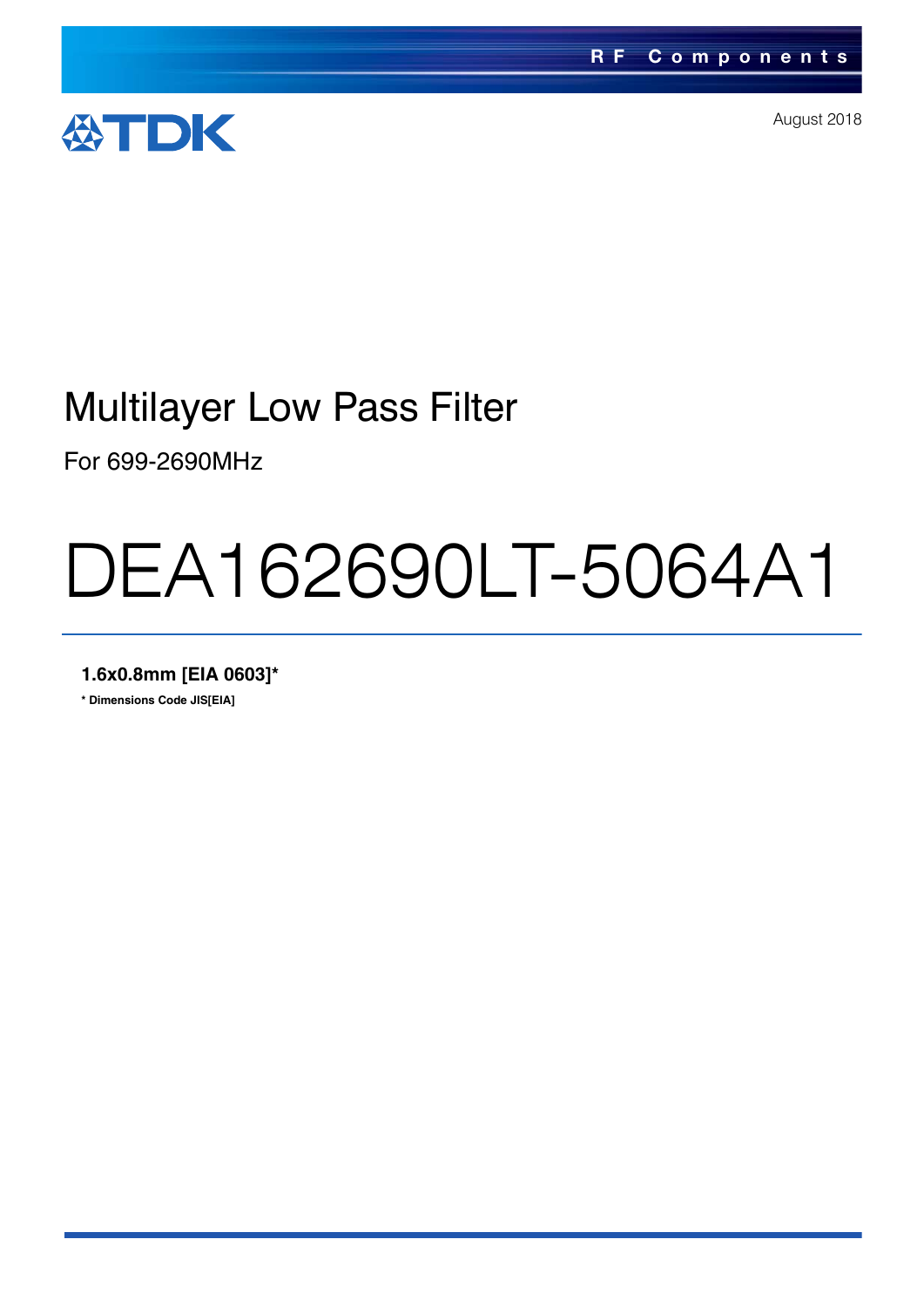### **Multilayer Low Pass Filter For 699-2690MHz**

**公TDK** 

## **DEA162690LT-5064A1**

#### **SHAPES AND DIMENSIONS**



 $0.21 \pm 0.05$ 

 $0.21 \pm 0.05$ 

|   | <b>Terminal functions</b> |
|---|---------------------------|
|   | Input / Output Port       |
| 2 | <b>GND</b>                |
| 3 | Output / Input Port       |
|   | GND                       |

Dimensions in mm

#### **RECOMMENDED LAND PATTERN**



 $0.40\pm0.05$   $^{(3)}$  0.30 $\pm0.05$ 

 $\overline{3}$ 

Dimensions in mm

RoHS Directive Compliant Product: See the following for more details related to RoHS Directive compliant products. http://product.tdk.com/en/environment/rohs/

<sup>•</sup> Before using these products, be sure to request the delivery specifications.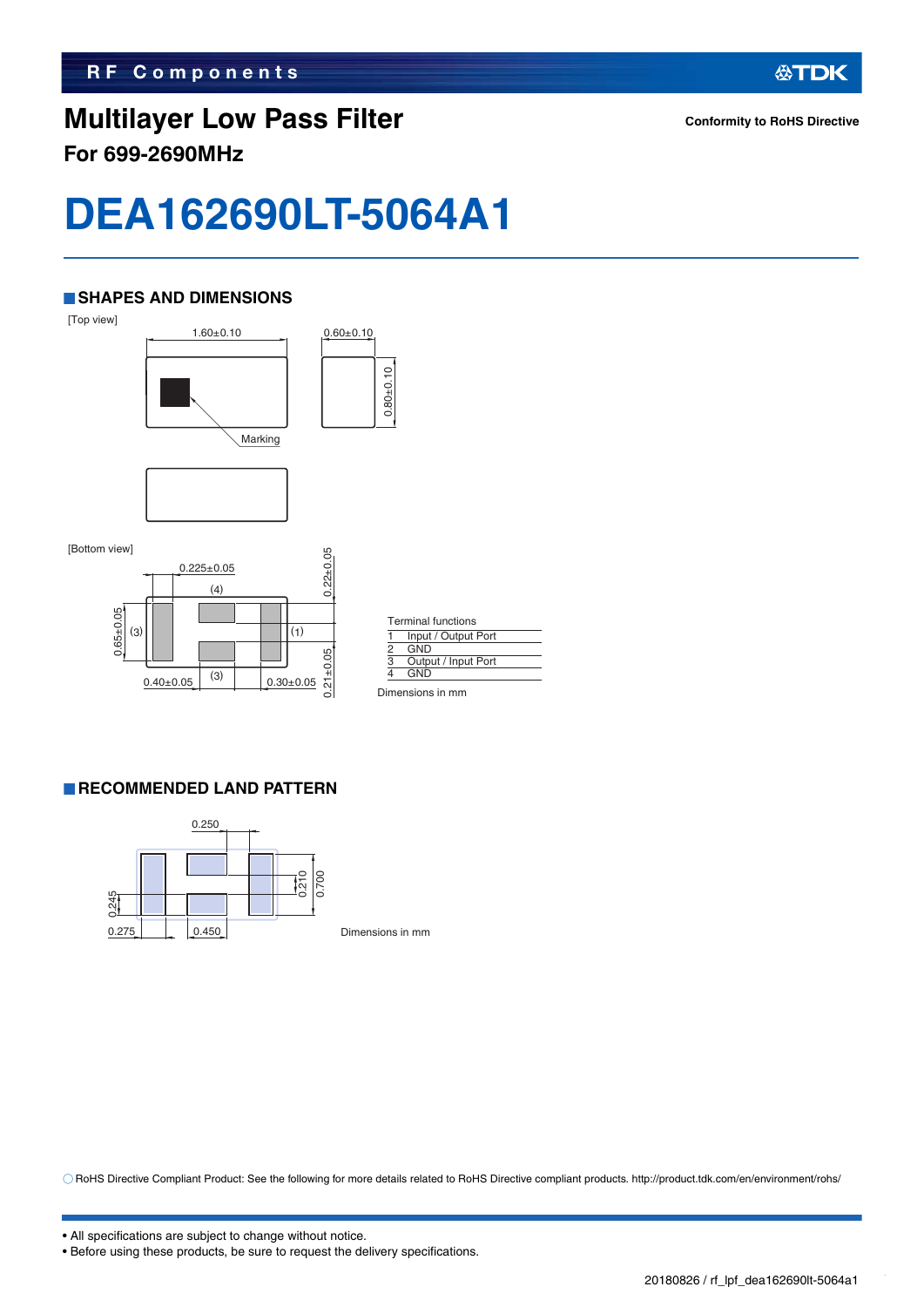### DEA162690LT-5064A1

#### **ELECTRICAL CHARACTERISTICS**

| <b>Frequency Range</b><br>(MHz) | Min. | Typ.         | Max.                             |
|---------------------------------|------|--------------|----------------------------------|
| 699 to 2690                     |      | 0.09         | 0.18                             |
| 699 to 2690                     |      |              | 0.23 ( $-40$ to $+90^{\circ}$ C) |
| 699 to 2690                     | 15   | 22           |                                  |
| 5150 to 5960                    | 23   | 29           |                                  |
|                                 |      |              | 35                               |
|                                 |      | 50 (Nominal) |                                  |
|                                 |      |              |                                  |

・Ta: +25±5°C

#### **TEMPERATURE RANGE**

| <b>Operating temperature</b> | Storage temperature |  |  |
|------------------------------|---------------------|--|--|
| (°C)                         | (°C)                |  |  |
| $-40$ to $+90$               | $-40$ to $+90$      |  |  |

• All specifications are subject to change without notice.

• Before using these products, be sure to request the delivery specifications.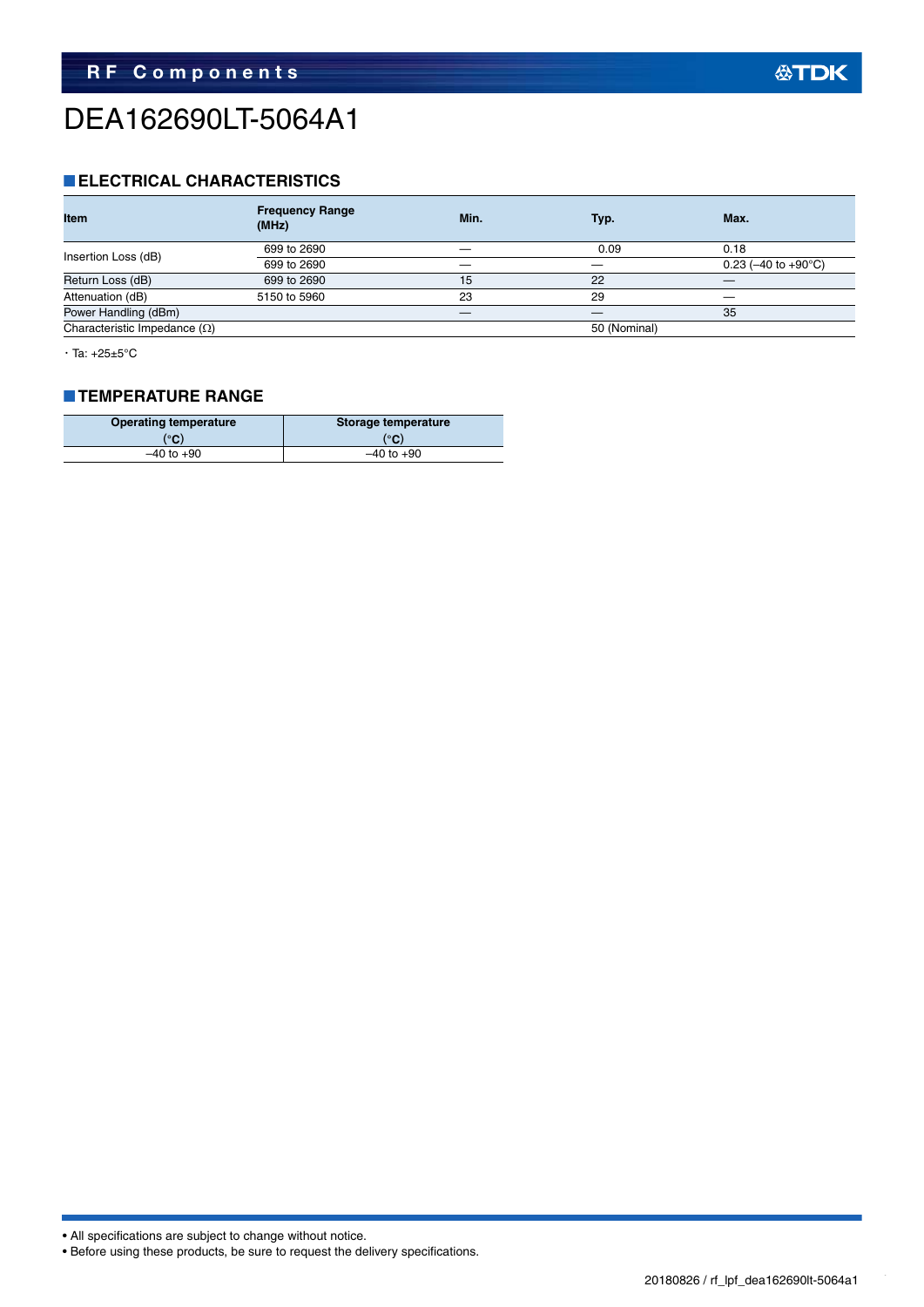### DEA162690LT-5064A1

#### **FREQUENCY CHARACTERISTICS**



#### **RETURN LOSS**





• All specifications are subject to change without notice.

• Before using these products, be sure to request the delivery specifications.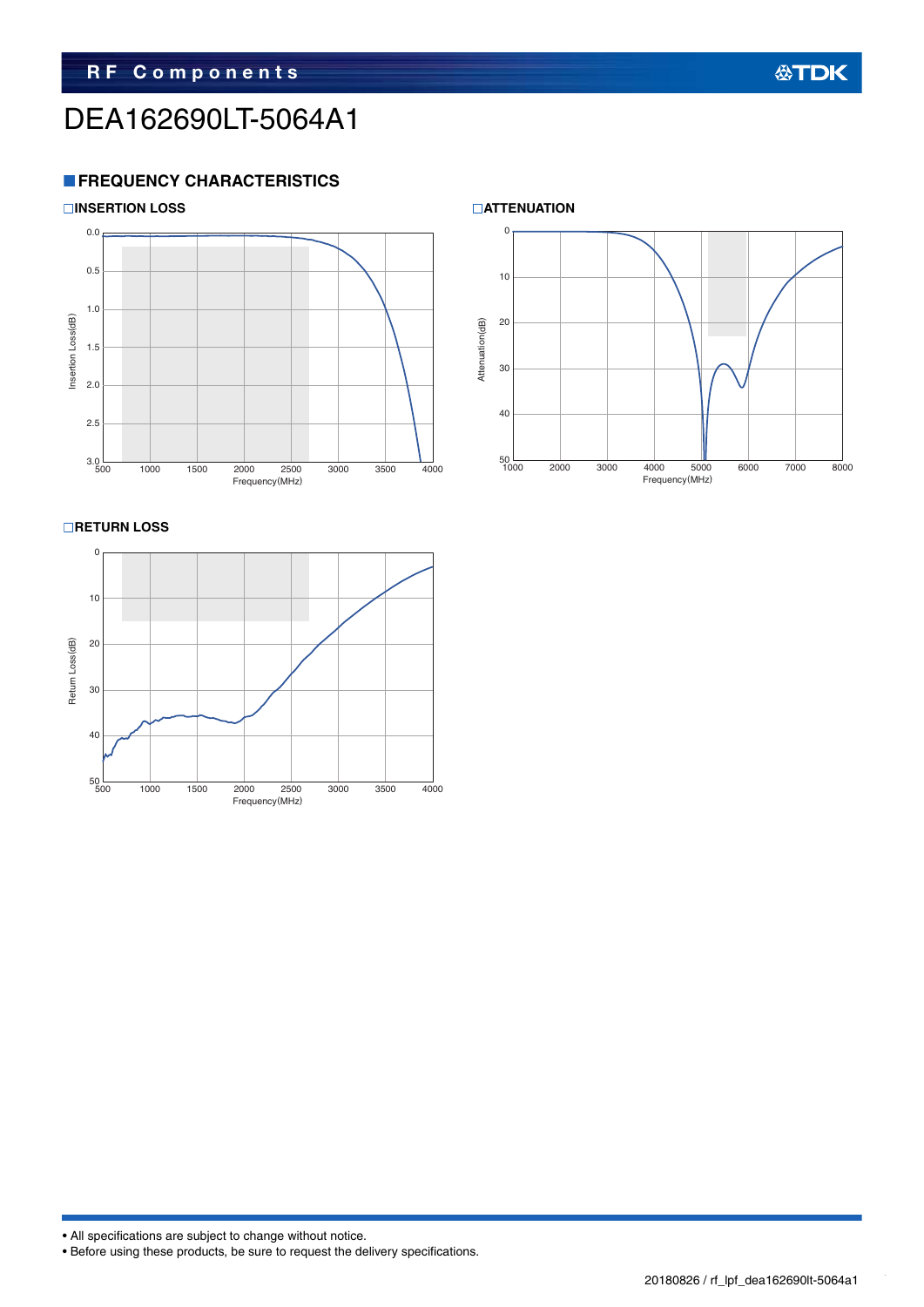### DEA162690LT-5064A1

#### **RECOMMENDED REFLOW PROFILE**



| Preheating           |                 |              | <b>Soldering</b>         |              |                                 |            |  |
|----------------------|-----------------|--------------|--------------------------|--------------|---------------------------------|------------|--|
|                      |                 |              | Critical zone (T3 to T4) |              | Peak                            |            |  |
| Temp.<br><b>Time</b> |                 | Temp.        | <b>Time</b>              | Temp.        | <b>Time</b>                     |            |  |
| T1                   |                 |              |                          |              |                                 |            |  |
| $150^{\circ}$ C      | $200^{\circ}$ C | 60 to 120sec | 217°C                    | 60 to 120sec | 240 to 260 $\mathrm{^{\circ}C}$ | 30sec max. |  |

t3 : Time within 5°C of actual peak temperature

The maximum number of reflow is 3.

• All specifications are subject to change without notice.

```
• Before using these products, be sure to request the delivery specifications.
```